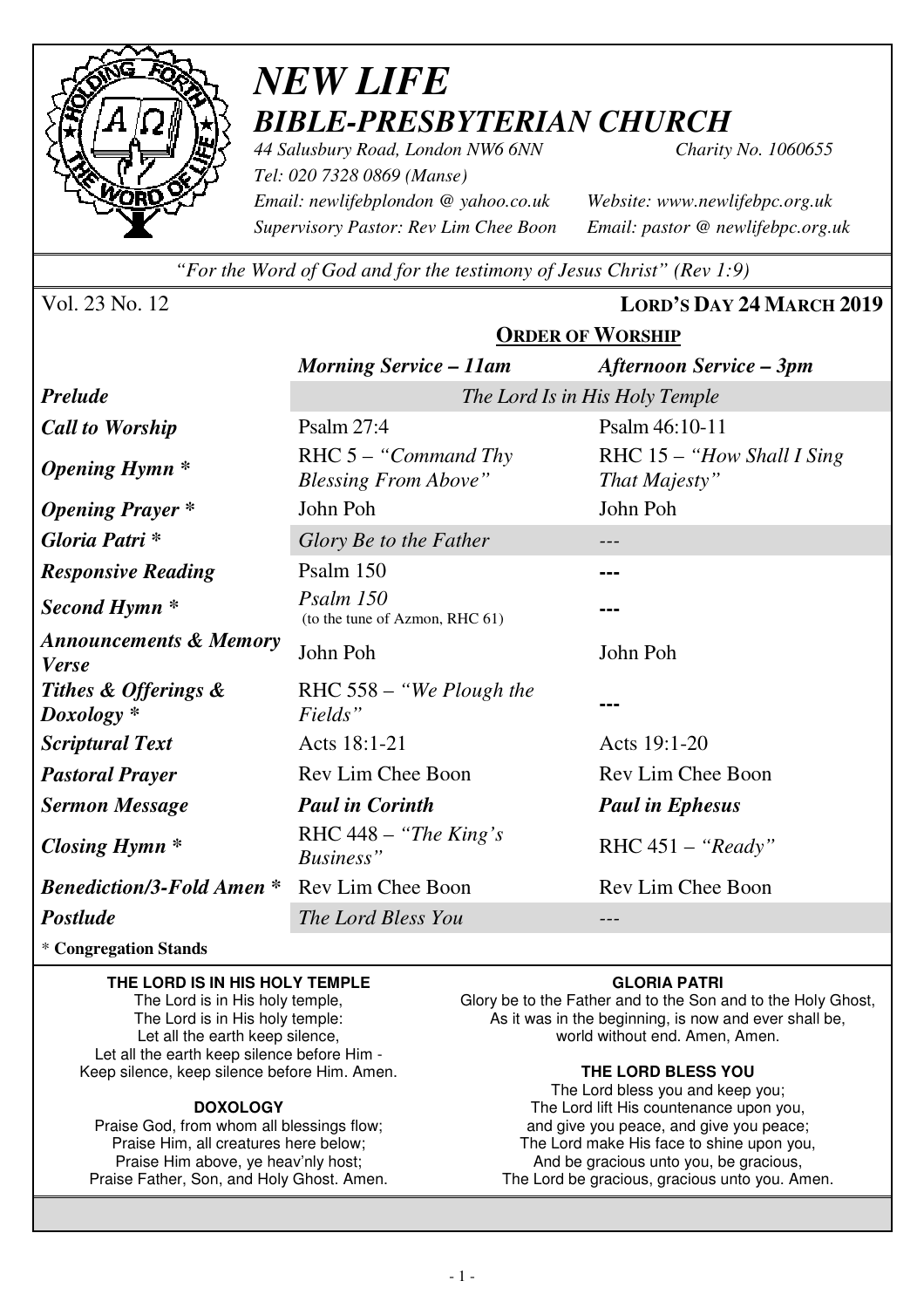# **GOD'S HOLINESS AND OUR WORSHIP**

### **Adapted from Weekly Lively Hope Newsletter, Sunday 17th March 2019**

Since the time of the Reformation, holiness fundamentally defines God. Holiness is His character. In recent decades, we have heard of His love more than His holiness as a defining factor of His character. However, the holiness of God is His utter purity and also His incomparable goodness, of which love is a part. The love of God must be pure, clean, and noble. His love is also virtuous and right. Therefore, it is inevitable that His love is a manifestation of His holiness. It is dangerous to separate the love of God from His holiness, and vice versa. In fact, the holiness of God inspires His people to worship. It evokes their worship. His holiness inspires His people to pursue their holiness after His and to be eager to know and taste the truth of God. If we ignore and neglect the holiness of God, then our worship will lose its awe and the truth of God will become only words of wisdom, rather than something that we must listen to and obey.

Walter Eichrodt said that Christian faith "which has ceased to be aware of this ultimate fact of the opposition between God and His creatures, would have lost that note of absolute urgency without which the Gospel entrusted to it can never be other than unthinking and superficial" (*Theology of the Old Testament*, 2 Vols., trans. J. A. Baker, Philadelphia: Westminster Press, 1961, 1:277). We have seen that the Gospel has been preached in our days without urgency, but with unthinking superficiality. It is because God in His holiness is not "deeply and irrevocably set in opposition to the world because of its sin" (David Wells, *God in the Wasted Land*, Kindle loc. 1691 of 3756). Carl Henry aptly made a comment that the Bible "does not begin like liberal theology with an emphasis on divine love for the sinner to which divine wrath is and must be subordinated." Instead, we all know that it begins with God's divine wrath and His judgment at the fall of man into sin. In fact, His wrath and His judgment are expressions of His holiness.

God's self-revelation begins with the manifestation of His holiness. Think about Exodus 3:5- 6, *"And he said, Draw not nigh hither: put off thy shoes from off thy feet, for the place whereon*  thou standest is holy ground. <sup>6</sup> Moreover he said, I am the God of thy father, the God of *Abraham, the God of Isaac, and the God of Jacob. And Moses hid his face; for he was afraid to look upon God."* A. B. Davidson says that holiness was "what He was in His being" (*The Theology of the Old Testament*, Edinburgh: T. & T. Clark, 1911, 151). According to Louis Berkhof, holiness is "co-extensive with, and applicable to, everything that can be predicated of God" (*Systematic Theology*, London: Banner of Truth, 1959, 73). J. Rodman Williams says that holiness "is the fundamental fact about God" (*Renewal Theology: God, the World and Redemption*, Grand Rapids: Academie Books, 1988, 59). Anthony Hoekema says that the holiness of God "is not so much a separate attribute as a qualification of all that God is and does" ("The Attributes of God: The Communicable Attributes," in *Basic Christian Doctrines*, ed. Carl F. H. Henry, Grand Rapids: Baker Book House, 1971, 31).

There are a few implications of the holiness of God in relation to our worship. First, the holiness of God demands and requires His worshippers to be loyal to Him exclusively. One of many challenges to evangelize people who have been soaked with paganism is that they already have so many gods and do not feel it wrong to add one more God of Christianity. History of religions proves that a conquering civilization did not demand the conquered to remove all existing religions in most cases. For example, Romans did not demand the Jews not to believe in the God of their religion. Instead, Herod the Great rebuilt a temple in Jerusalem for the Jews. However, the holy God requires exclusive and passionate love for Him from His worshippers.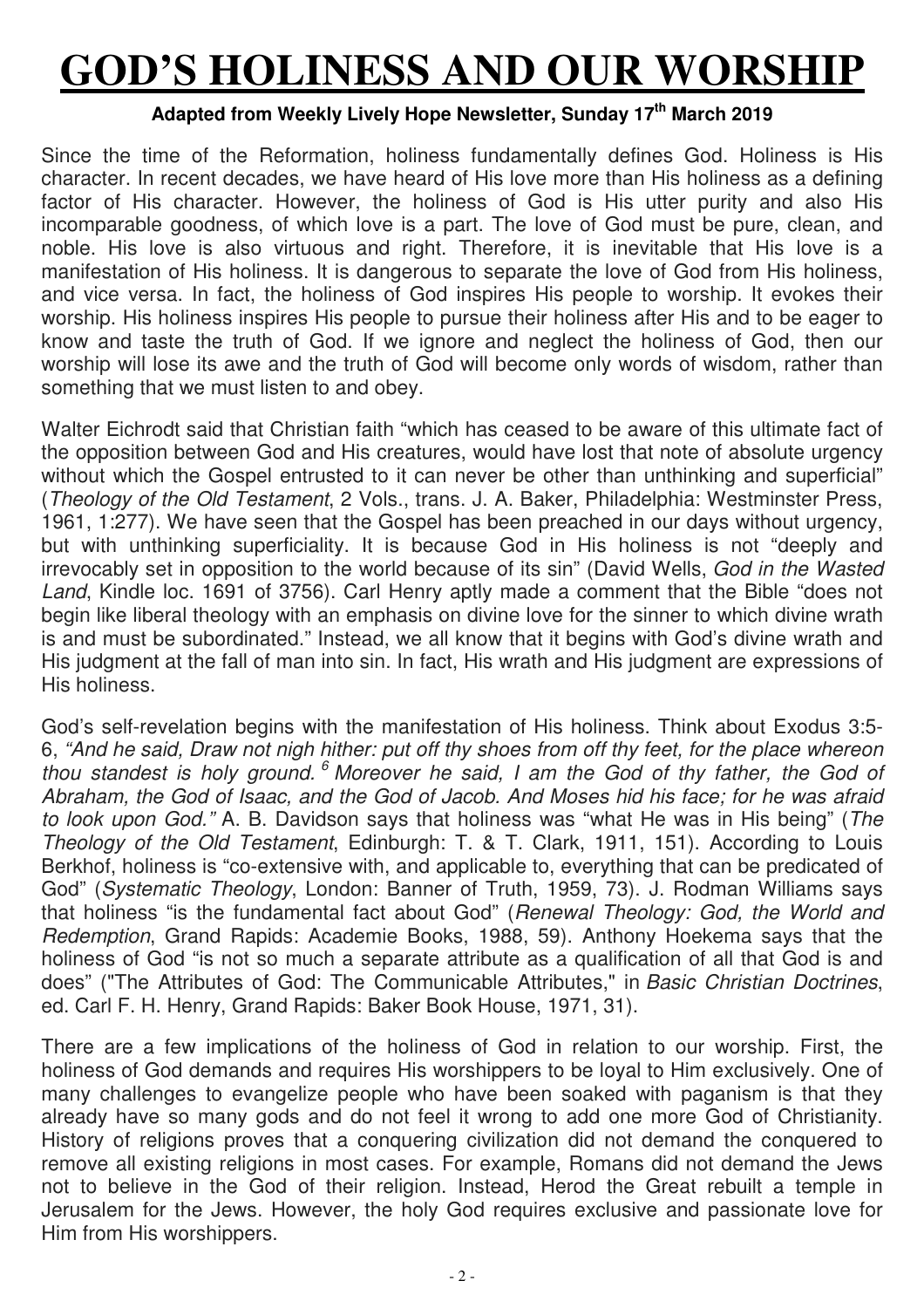There is no rival to Him. Thus, He has declared that there is no other God before Him. And also the love of the world and the love of God are mutually exclusive in an absolute sense.

Second, the holiness of God emphasizes His uniqueness and significance. We understand that there are many things considered "holy." Certain places are holy, or certain objects, articles, or people are ascribed to holiness. However, biblical holiness is of God and related to God Himself. If anything is holy, it is because it is separated to His use. Thus, every part of the tabernacle or temple was considered holy. Offerings were holy, not because they had any intrinsic holy attributes, but because they were given to God. The believers of Christ are called "saints," that is, "holy ones." How could people be holy ones? Where did they earn such an honor? They are separated to God. Thus, they are called saints. Holiness is an abstract concept. We cannot touch it, taste it, or see it. However, we shall know what is holy and unholy. Whatever is God's is holy.

In this regard, we must think twice when we come to church for corporate worship with the family of God. It is because worship is offered to God. The whole worship is of God and for His honor. From singing hymns to listening to God's word, everything is sacred and holy. Therefore, the worship service \*must be very carefully handled. In this technology era, people use smart phones and tablets for Bible reading. If they are not careful, they will find themselves reading emails or surfing the internet during worship services. When we come to worship, we ought to prepare ourselves well and seriously, because worship is for God. We should not do anything casually in relation to our worship, including how to present ourselves in worship and what attitude and manners we should have to worship Him.

Third, holiness is often not properly understood by people, including the worshippers themselves. It is because they are inclined to think that holiness is about the justice and righteousness of God, which condemns and judges people. As a result, they do not consider that the holiness of God includes His benevolence. Isaiah 57:15 says, *"For thus saith the high and lofty One that inhabiteth eternity, whose name is Holy; I dwell in the high and holy place, with him also that is of a contrite and humble spirit, to revive the spirit of the humble, and to revive the heart of the contrite ones."* Isaiah says that the One whose name is holy is tender and gentle enough to dwell with the ones who are of a contrite and humble spirit. The word, "contrite," literally means worn or bruised. Thus, it means "broken-hearted for sin" or "deeply affected with grief and sorrow for having offended God." The holy God dwells with such people. Some people do not like to talk much about the holiness of God. Instead, they love to talk about the love of God. It is all because holiness gives them an impression of a coldhearted God who punishes and sends sinners to hell. However, as we can see, God who is pure is also tender and compassionate. We also may find an irony here. The holiness of God finds and discloses sin to be sin. Holiness does not end its work there. P. T. Forsyth says that the holiness of God, "necessitates the work of Christ, that calls for it, and that provides it" (*The Work of Christ*, London: Independent Press, 1938, 79). Because of His holiness, our sinfulness is revealed, and we come under the conviction of our unworthiness. This same holiness reveals the necessity of righteousness for our wounded souls and makes recompense for our sins necessary.

Probably, the holiness of God is quite frequently forgotten by His people. God evoked the fact of His holiness quite often. He emphasized this teaching to His people, even saying that He was a consuming fire. When I see some people's casual attitude toward worship, while praising God for His majesty, I wonder if they correctly understand both God's holiness and majesty. God is separate from all, because of His holiness, and at the same time He is a majestic God. The God whom we worship is a holy God in majesty. How is your worship?

*- Rev Timothy Ki*